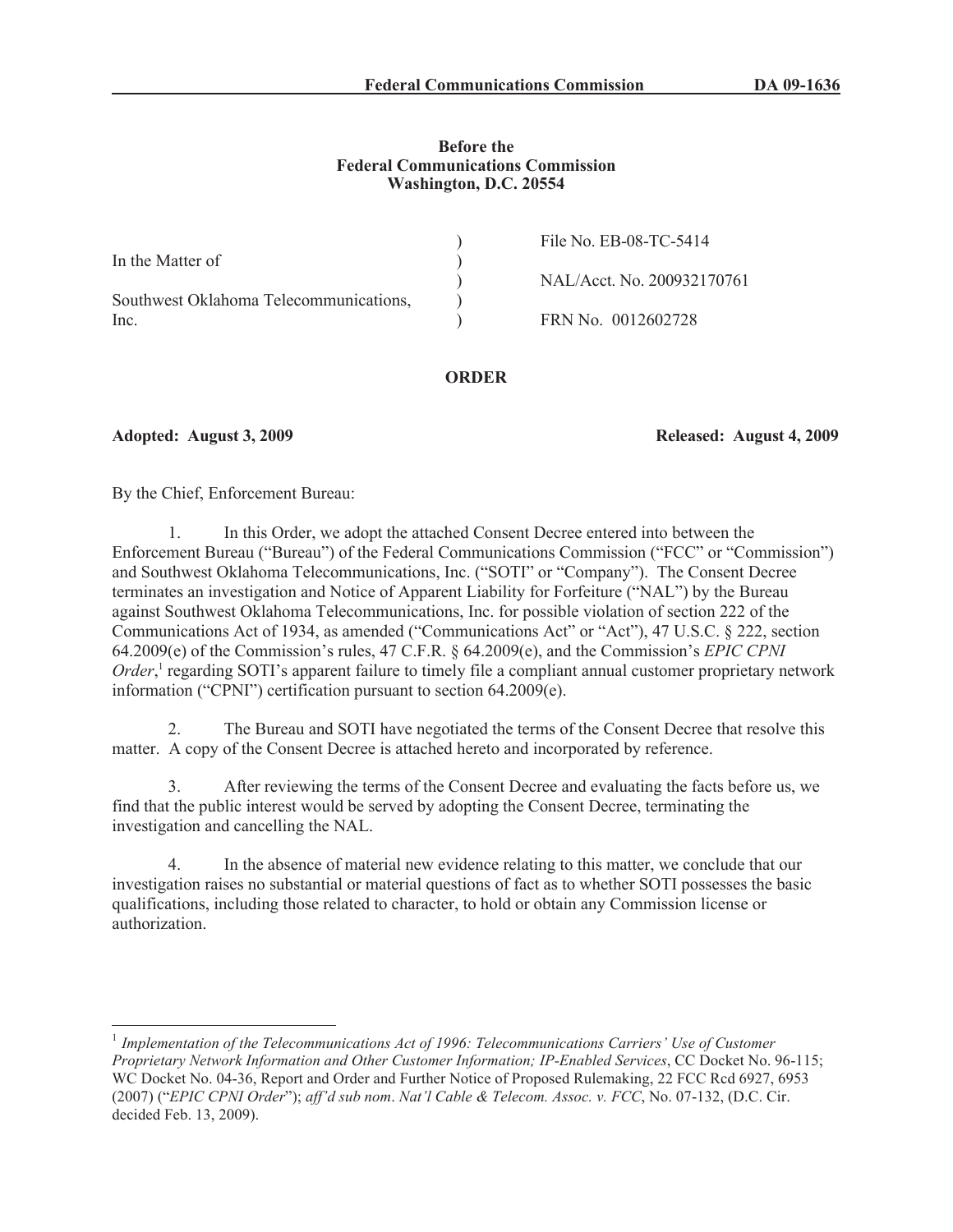5. Accordingly, **IT IS ORDERED** that, pursuant to sections 4(i) and 503(b) of the Communications Act of 1934, as amended,<sup>2</sup> and sections 0.111 and 0.311 of the Commission's rules,<sup>3</sup> the Consent Decree attached to this Order **IS ADOPTED**.

6. **IT IS FURTHER ORDERED** that the above-captioned investigation **IS TERMINATED** and the Notice of Apparent Liability for Forfeiture **IS CANCELLED**.

## FEDERAL COMMUNICATIONS COMMISSION

Kris Anne Monteith Chief, Enforcement Bureau

 $^{2}$  47 U.S.C. §§ 154(i), 503(b).

<sup>3</sup> 47 C.F.R. §§ 0.111, 0.311.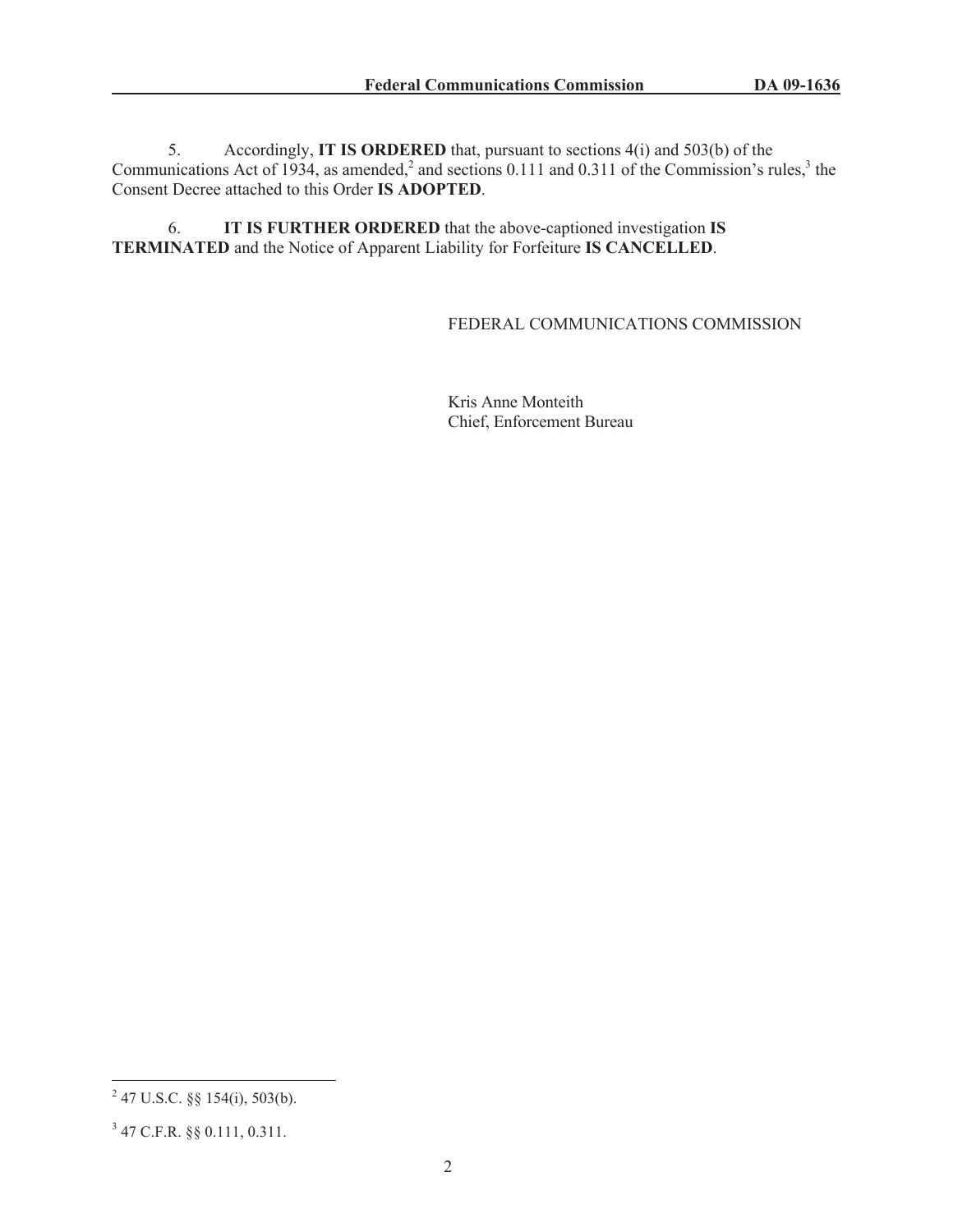### **Before the Federal Communications Commission Washington, D.C. 20554**

|                                        | File No. EB-08-TC-5414     |
|----------------------------------------|----------------------------|
| In the Matter of                       |                            |
|                                        | NAL/Acct. No. 200932170761 |
| Southwest Oklahoma Telecommunications, |                            |
| Inc.                                   | FRN No. 0012602728         |

#### **CONSENT DECREE**

1. The Enforcement Bureau **(**"Bureau") and Southwest Oklahoma Telecommunications, Inc. ("SOTI" or the "Company"), by their authorized representatives, hereby enter into this Consent Decree for the purpose of cancelling the Notice of Apparent Liability ("NAL") and terminating the Enforcement Bureau's investigation into SOTI's possible noncompliance with the requirements of section 222 of the Communications Act of 1934, as amended ("Communications Act" or "Act"), 47 U.S.C. § 222, section 64.2009(e) of the Commission's rules, 47 C.F.R. § 64.2009(e), and the Commission's *EPIC CPNI Order*. 1

### **I. DEFINITIONS**

- 2. For the purposes of this Consent Decree, the following definitions shall apply:
	- (a) "Act" means the Communications Act of 1934, as amended, 47 U.S.C. § 151 *et seq.*
	- (b) "Adopting Order" means an Order of the Commission adopting the terms of this Consent Decree without change, addition, deletion, or modification.
	- (c) "Bureau" means the Enforcement Bureau of the Federal Communications Commission.
	- (d) "Commission" and "FCC" mean the Federal Communications Commission and all of its bureaus and offices.
	- (e) "Compliance Plan" means the program described in this Consent Decree at paragraph 10.
	- (f) "Effective Date" means the date on which the Commission releases the Adopting Order.
	- (g) "Investigation" means the investigation commenced by the Bureau's letter of inquiry<sup>2</sup> regarding whether SOTI violated the requirements of section 222 of the Communications

<sup>&</sup>lt;sup>1</sup> Implementation of the Telecommunications Act of 1996: Telecommunications Carriers' Use of Customer *Proprietary Network Information and Other Customer Information; IP-Enabled Services*, CC Docket No. 96-115; WC Docket No. 04-36, Report and Order and Further Notice of Proposed Rulemaking, 22 FCC Rcd 6927, 6953 (2007) ("*EPIC CPNI Order*"); *aff'd sub nom*. *Nat'l Cable & Telecom. Assoc. v. FCC*, No. 07-132, (D.C. Cir. decided Feb. 13, 2009).

<sup>&</sup>lt;sup>2</sup> See Letter from Marcy Greene, Deputy Division Chief, Telecommunications Consumers Division, Enforcement Bureau, FCC to SOTI (Sept. 5, 2008) ("LOI").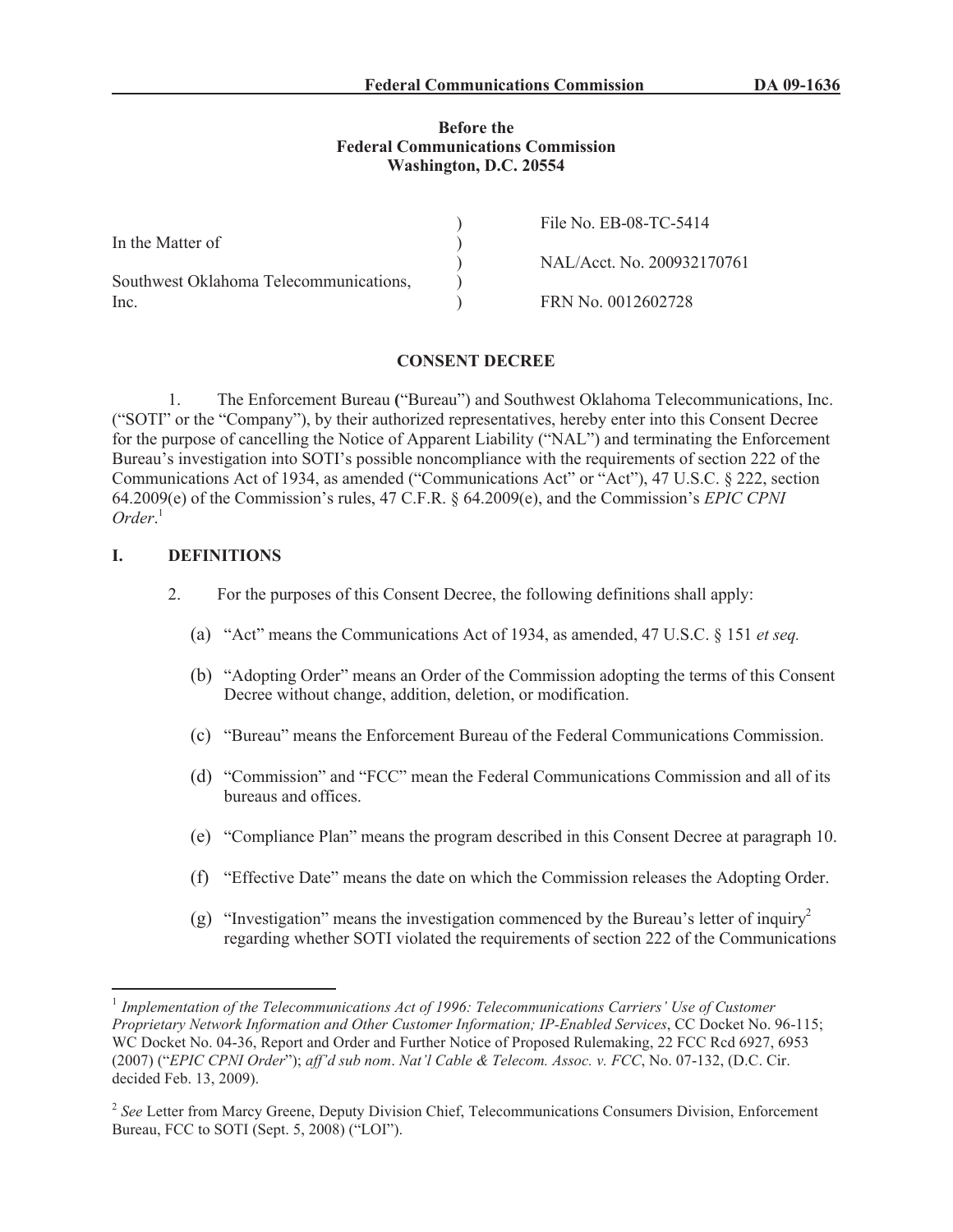Act and section 64.2009(e) of the Commission's rules by failing to file a compliant customer proprietary network information ("CPNI") certification.<sup>3</sup>

- (h) "SOTI" means Southwest Oklahoma Telecommunications, Inc. and its predecessors-ininterest and successors-in-interest.
- (i) "NAL" means Notice of Apparent Liability for Forfeiture.
- (j) "Parties" means SOTI and the Bureau.
- (k) "Rules" means the Commission's regulations found in Title 47 of the Code of Federal Regulations.

# **II. BACKGROUND**

3. Section 222 imposes the general duty on all telecommunications carriers to protect the confidentiality of their subscribers' proprietary information.<sup>4</sup> The Commission has issued rules implementing section 222 of the Act.<sup>5</sup> The Commission required carriers to establish and maintain a system designed to ensure that carriers adequately protected their subscribers' CPNI. Section 64.2009(e) is one such requirement.

4. In 2006, some companies, known as "data brokers," advertised the availability of records of wireless subscribers' incoming and outgoing telephone calls for a fee.<sup>6</sup> Data brokers also advertised

 $3$  47 C.F.R. 64.2009(e).

<sup>&</sup>lt;sup>4</sup> Section 222 of the Communications Act, 47 U.S.C § 222, provides that: "Every telecommunications carrier has a duty to protect the confidentiality of proprietary information of, and relating to, other telecommunications carriers, equipment manufacturers, and customers, including telecommunication carriers reselling telecommunications services provided by a telecommunications carrier." Prior to the 1996 Act, the Commission had established CPNI requirements applicable to the enhanced services operations of AT&T, the Bell Operating Companies ("BOCs"), and GTE, and the customer premises equipment ("CPE") operations of AT&T and the BOCs, in the Computer II, Computer III, GTE Open Network Architecture ("ONA"), and BOC CPE Relief proceedings. *See Implementation of the Telecommunications Act of 1996: Telecommunications Carriers' Use of Customer Proprietary Network Information and Other Customer Information and Implementation of Non-Accounting Safeguards of Sections 271 and 272 of the Communications Act of 1934, as amended*, CC Docket Nos. 96-115 and 96-149, Second Report and Order and Further Notice of Proposed Rulemaking, 13 FCC Rcd 8061, 8068-70, para. 7 (1998) ("*CPNI Order*") (describing the Commission's privacy protections for confidential customer information in place prior to the 1996 Act.

<sup>5</sup> *See CPNI Order*. *See also Implementation of the Telecommunications Act of 1996: Telecommunications Carriers' Use of Customer Proprietary Network Information and Other Customer Information and Implementation of the Non-Accounting Safeguards of Sections 271 and 272 of the Communications Act of 1934, as amended*, CC Docket Nos. 96-115 and 96-149, Order on Reconsideration and Petitions for Forbearance, 14 FCC Rcd 14409 (1999); *Implementation of the Telecommunications Act of 1996: Telecommunications Carriers' Use of Customer Proprietary Network Information and Other Customer Information and Implementation of the Non-Accounting Safeguards of Sections 271 and 272 of the Communications Act of 1934, as amended, CC Docket Nos. 96-115 and 96-149; 2000 Biennial Regulatory Review -- Review of Policies and Rules Concerning Unauthorized Changes of Consumers' Long Distance Carriers, CC Docket No. 00-257*, Third Report and Order and Third Further Notice of Proposed Rulemaking, 17 FCC Rcd 14860 (2002); *EPIC CPNI Order*.

<sup>6</sup> *See, e.g.*, http://www.epic.org/privacy/iei/.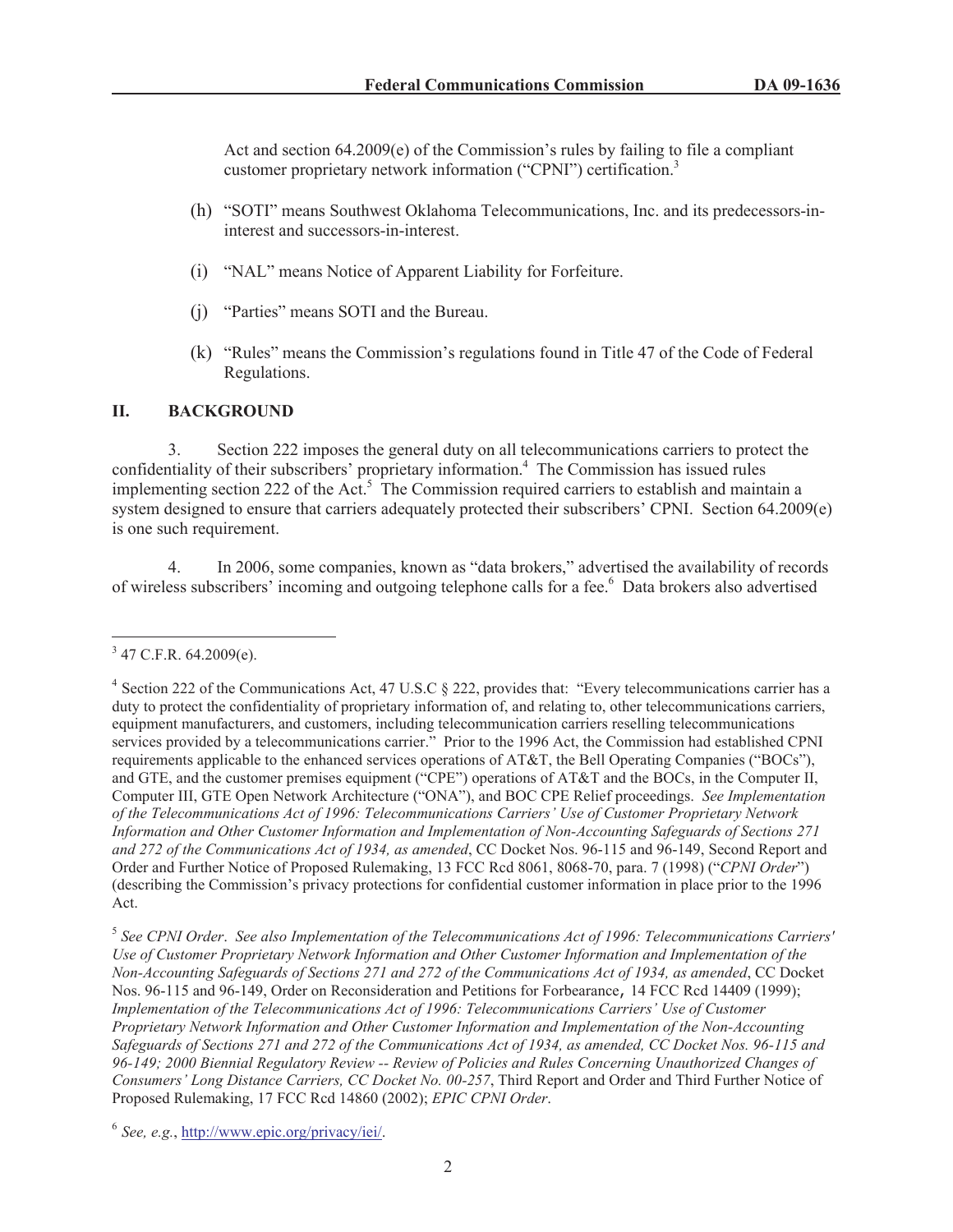the availability of certain landline toll calls.<sup>7</sup> On April 2, 2007, the Commission strengthened its privacy rules with the release of the *EPIC CPNI Order*, <sup>8</sup> which adopted additional safeguards to protect CPNI against unauthorized access and disclosure. The *EPIC CPNI Order* was directly responsive to the actions of databrokers, or pretexters, to obtain unauthorized access to CPNI.<sup>9</sup> The *EPIC CPNI Order* requires that all companies subject to the CPNI rules file annually, on or before March 1, a certification with the Commission pursuant to amended rule 47 C.F.R. § 64.2009(e).<sup>10</sup> Additionally, companies must now provide, with their certification, "an explanation of any actions taken against data brokers and a summary of all customer complaints received in the past year concerning the unauthorized release of CPNI."<sup>11</sup>

5. The Bureau sent a Letter of Inquiry ("LOI") to SOTI on September 5, 2008, asking it to provide copies and evidence of its timely filed CPNI compliance certificate for 2007, which was due by March 1, 2008, pursuant to section 64.2009(e) of the Commission's rules or an explanation as to why no certification was filed.<sup>12</sup> On September 18, 2008, SOTI submitted a response to the Bureau's LOI.<sup>13</sup> The Bureau concluded that SOTI failed to submit satisfactory evidence of its timely filing of the annual CPNI compliance certification.<sup>14</sup> Accordingly, on February 24, 2009, the Bureau released the *Omnibus NAL* against numerous companies, including SOTI, proposing a monetary forfeiture of twenty thousand dollars  $(S20,000)$  for its apparent failure to comply with section 64.2009(e) of the Commission's rules,<sup>15</sup> and the Commission's *EPIC CPNI Order*, and ordered the Company either to pay the proposed forfeiture or file a written response within thirty (30) days of the release date stating why the proposed forfeiture should be reduced or canceled. SOTI requested that the Bureau enter into settlement discussions.

# **III. TERMS OF AGREEMENT**

6. **Adopting Order.** The Parties agree that the provisions of this Consent Decree shall be subject to final approval by the Bureau by incorporation of such provisions by reference in the Adopting Order without change, addition, modification, or deletion.

9 *Id.* at 6928.

<sup>10</sup> *Id.* at 6953; 47 C.F.R. § 64.2009(e).

<sup>11</sup> *EPIC CPNI Order*, 22 FCC Rcd at 6953.

<sup>12</sup> *See* note 2, *supra.*

<sup>13</sup> See email from Kathy Kunc, Ron Comingdeer & Associates, to Marcy Greene, Deputy Division Chief, Telecommunications Consumers Division, Enforcement Bureau, FCC (Sept.18, 2008).

<sup>14</sup> Annual CPNI Certification, Omnibus Notice of Apparent Liability for Forfeiture, 24 FCC Rcd. 2299 (Enf. Bur. 2009) ("*Omnibus NAL*").

<sup>15</sup> *Id.*

<sup>7</sup> *See id.*

<sup>8</sup> *EPIC CPNI Order*, 22 FCC Rcd 6927. Specifically, pursuant to section 64.2009(e): A telecommunications carrier must have an officer, as an agent of the carrier, sign and file with the Commission a compliance certificate on an annual basis. The officer must state in the certification that he or she has personal knowledge that the company has established operating procedures that are adequate to ensure compliance with the rules in this subpart. The carrier must provide a statement accompanying the certification explaining how its operating procedures ensure that it is or is not in compliance with the rules in this subpart. In addition, the carrier must include an explanation of any actions taken against data brokers and a summary of all customer complaints received in the past year concerning the unauthorized release of CPNI. This filing must be made annually with the Enforcement Bureau on or before March 1 in EB Docket No. 06-36, for data pertaining to the previous calendar year. 47 C.F.R. § 64.2009(e).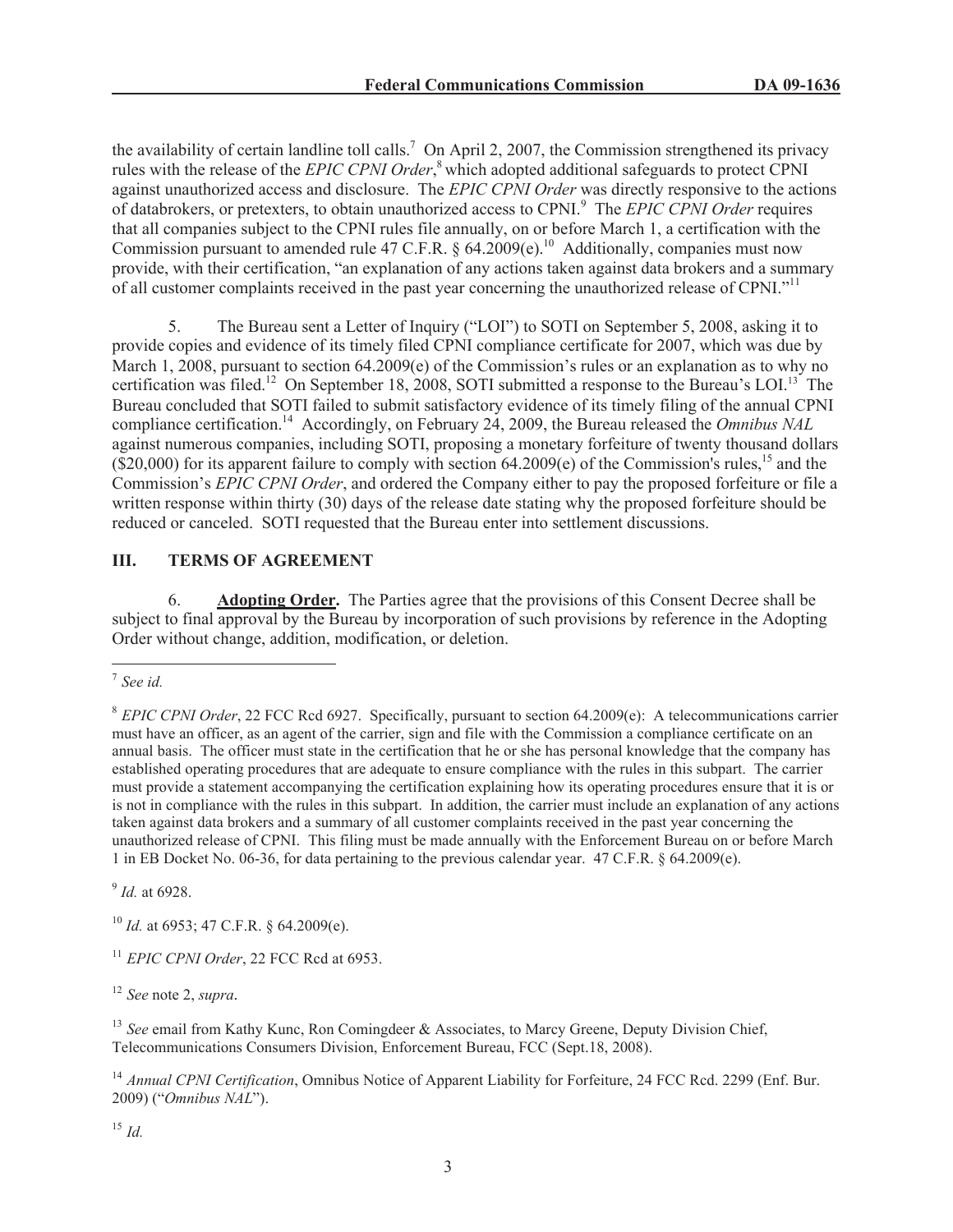7. **Jurisdiction.** SOTI agrees that the Bureau has jurisdiction over it and the matters contained in this Consent Decree and has the authority to enter into and adopt this Consent Decree.

8. **Effective Date; Violations.** The Parties agree that this Consent Decree shall become effective on the date on which the FCC releases the Adopting Order. Upon release, the Adopting Order and this Consent Decree shall have the same force and effect as any other Order of the Bureau. Any violation of the Adopting Order or of the terms of this Consent Decree shall constitute a separate violation of a Bureau Order, entitling the Bureau to exercise any rights and remedies attendant to the enforcement of a Bureau Order.

9. **Termination of Investigation.** In express reliance on the covenants and representations in this Consent Decree and to avoid further expenditure of public resources, the Bureau agrees to terminate its investigation and to cancel the NAL. In consideration for the termination of said investigation and cancellation of the NAL, SOTI agrees to the terms, conditions, and procedures contained herein. The Bureau further agrees that, in the absence of new material evidence, the Bureau will not use the facts developed in this investigation through the Effective Date of the Consent Decree, or the existence of this Consent Decree, to institute, on its own motion, any new proceeding, formal or informal, or take any action on its own motion against SOTI concerning the matters that were the subject of the investigation. The Bureau also agrees that it will not use the facts developed in this investigation through the Effective Date of this Consent Decree, or the existence of this Consent Decree, to institute on its own motion any proceeding, formal or informal, or take any action on its own motion against SOTI with respect to SOTI's basic qualifications, including its character qualifications, to be a Commission licensee or authorized common carrier or hold Commission authorizations.

10. **Compliance Plan.** For purposes of settling the matters set forth herein and to help ensure compliance with the Commission's CPNI rules, SOTI agrees to take all measures necessary to achieve full compliance with section 64.2009(e) of the Commission's rules. SOTI agrees to train its personnel as to when they are and are not authorized to use CPNI. SOTI further agrees to have an express disciplinary process in place for the unauthorized use of CPNI. Additionally, SOTI agrees to submit a copy of its annual section 64.2009(e) compliance certificate, which it is required to file annually in EB Docket 06-36, for each of two (2) years following the Effective Date of this Consent Decree to the Chief, Telecommunications Consumers Division, Enforcement Bureau, Federal Communications Commission, 445 12th Street, S.W. Room 4-C244, Washington, D.C. 20554, and must include the file number listed above. SOTI will also send an electronic copy of its certification to other Telecommunications Consumers Division staff as directed by the Division Chief. This Consent Decree will expire two (2) years after the Effective Date or upon the termination of the certification requirement set forth in section 64.2009(e) of the Commission's rules, 47 C.F.R. § 64.2009(e), whichever is earlier.

11. **Section 208 Complaints; Subsequent Investigations.** Nothing in this Consent Decree shall prevent the Commission or its delegated authority from adjudicating complaints filed pursuant to section 208 of the Act against SOTI or its affiliates for alleged violations of the Act, or for any other type of alleged misconduct, regardless of when such misconduct took place. The Commission's adjudication of any such complaint will be based solely on the record developed in that proceeding. Except as expressly provided in this Consent Decree, this Consent Decree shall not prevent the Commission from investigating new evidence of noncompliance by SOTI of the Act, the rules, or the Order.

12. **Voluntary Contribution.** SOTI agrees that it will make a voluntary contribution to the United States Treasury in the amount of \$1,000. The contribution will be made within thirty (30) calendar days after the Effective Date of the Adopting Order. Payment must be made by check or similar instrument, payable to the order of the Federal Communications Commission. The payment must include the NAL/Account Number and FRN Number referenced in the caption to the Adopting Order. Payment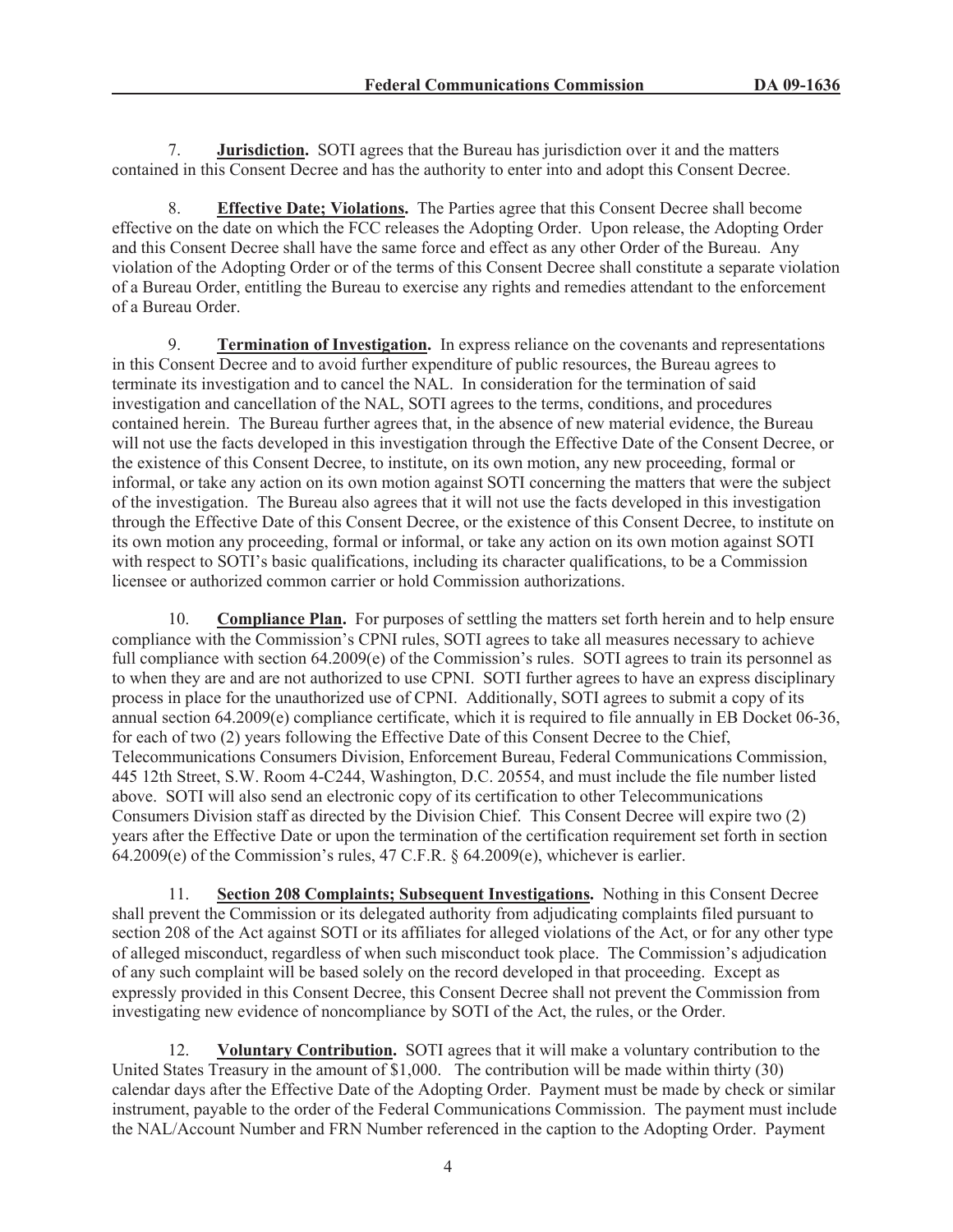by check or money order may be mailed to Federal Communications Commission, P.O. Box 979088, St. Louis, MO 63197-9000. Payment by overnight mail may be sent to U.S. Bank – Government Lockbox #979088, SL-MO-C2-GL, 1005 Convention Plaza, St. Louis, MO 63101. Payment by wire transfer may be made to ABA Number 021030004, receiving bank TREAS/NYC, and account number 27000001. For payment by credit card, an FCC Form 159 (Remittance Advice) must be submitted. When completing the FCC Form 159, enter the NAL/Account number in block number 23A (call sign/other ID), and enter the letters "FORF" in block number 24A (payment type code). SOTI will also send electronic notification on the date said payment is made to Johnny.drake $@$ fcc.gov.

13. **Waivers.** SOTI waives any and all rights it may have to seek administrative or judicial reconsideration, review, appeal or stay, or to otherwise challenge or contest the validity of this Consent Decree and the Adopting Order, provided the Commission issues an Adopting Order adopting the Consent Decree without change, addition, modification, or deletion. SOTI shall retain the right to challenge Commission interpretation of the Consent Decree or any terms contained herein. If either Party (or the United States on behalf of the Commission) brings a judicial action to enforce the terms of the Adopting Order, neither SOTI nor the Commission shall contest the validity of the Consent Decree or the Adopting Order, and SOTI shall waive any statutory right to a trial *de novo*. SOTI hereby agrees to waive any claims it may otherwise have under the Equal Access to Justice Act, 5 U.S.C. § 504 and 47 C.F.R. § 1.1501 *et seq*., relating to the matters addressed in this Consent Decree.

14. **Severability.** The Parties agree that if any of the provisions of the Adopting Order or the Consent Decree shall be invalid or unenforceable, such invalidity or unenforceability shall not invalidate or render unenforceable the entire Adopting Order or Consent Decree, but rather the entire Adopting Order or Consent Decree shall be construed as if not containing the particular invalid or unenforceable provision or provisions, and the rights and obligations of the Parties shall be construed and enforced accordingly. In the event that this Consent Decree in its entirety is rendered invalid by any court of competent jurisdiction, it shall become null and void and may not be used in any manner in any legal proceeding.

15. **Subsequent Rule or Order.** The Parties agree that if any provision of the Consent Decree conflicts with any subsequent rule or Order adopted by the Commission (except an Order specifically intended to revise the terms of this Consent Decree to which SOTI does not expressly consent) that provision will be superseded by such Commission rule or Order.

16. **Successors and Assigns.** SOTI agrees that the provisions of this Consent Decree shall be binding on its successors, assigns, and transferees.

17. **Final Settlement.** The Parties agree and acknowledge that this Consent Decree shall constitute a final settlement between the Parties. The Parties further agree that this Consent Decree does not constitute either an adjudication on the merits or a factual or legal finding or determination regarding any compliance or noncompliance with the requirements of the Act or the Commission's rules and Orders.

18. **Modifications.** This Consent Decree cannot be modified without the advance written consent of both Parties.

19. **Paragraph Headings.** The headings of the Paragraphs in this Consent Decree are inserted for convenience only and are not intended to affect the meaning or interpretation of this Consent Decree.

20. **Authorized Representative.** Each party represents and warrants to the other that it has full power and authority to enter into this Consent Decree.